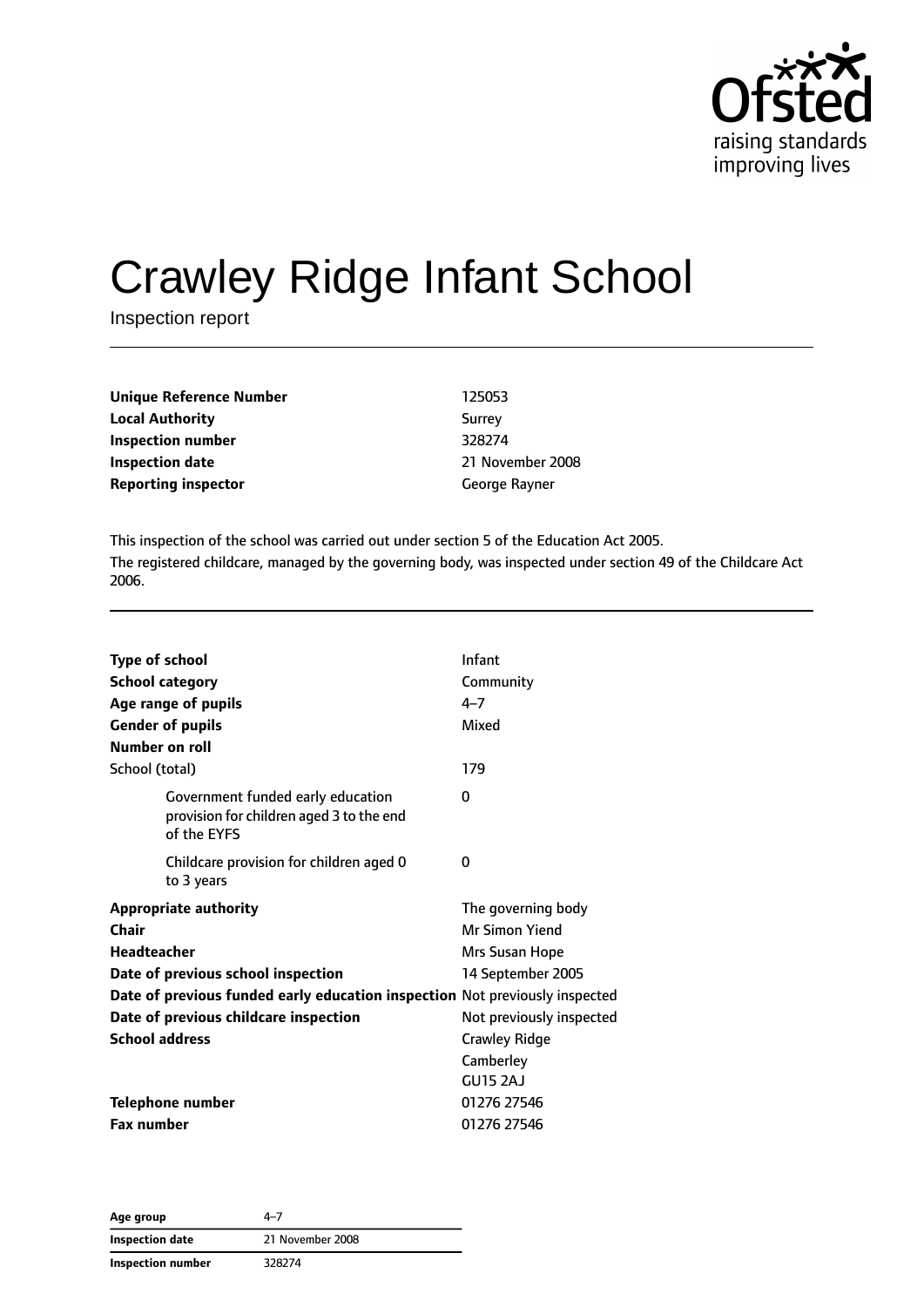.

<sup>©</sup> Crown copyright 2008

Website: www.ofsted.gov.uk

This document may be reproduced in whole or in part for non-commercial educational purposes, provided that the information quoted is reproduced without adaptation and the source and date of publication are stated.

Further copies of this report are obtainable from the school. Under the Education Act 2005, the school must provide a copy of this report free of charge to certain categories of people. A charge not exceeding the full cost of reproduction may be made for any other copies supplied.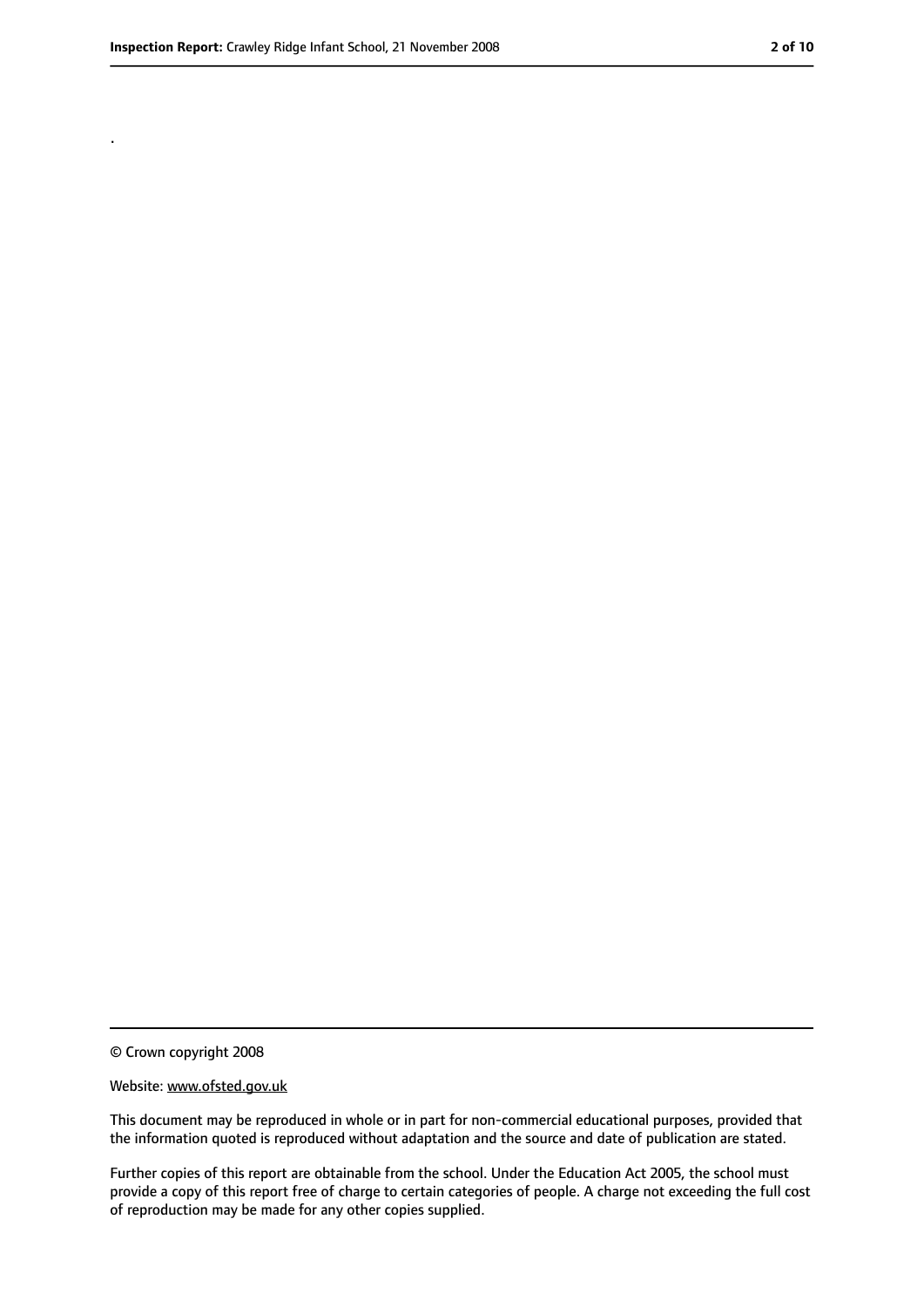# **Introduction**

The inspection was carried out by two Additional Inspectors. The inspectors evaluated the overall effectiveness of the school and investigated the following areas of its work.

- To what extent do pupils' high standards at the end of Year 2 reflect both their attainment when they enter the school and the progress that they make here?
- How far do the school's development priorities indicate an absence of complacency and commitment to continuing improvement, rather than areas of significant weakness?
- Why does the school evaluate leadership as less effective in the Early Years Foundation Stage (EYFS) than in the rest of the school and how accurate is this?

Evidence was gathered from: lesson observations, discussion with staff, governors and pupils scrutiny of pupils' work, assessment data and the school's documentation. Parents' questionnaires and additional comments were also analysed. Other aspects were not inspected in detail, but the inspectors found no evidence to suggest that the school's own assessments, as given in its self-evaluation, were not justified and these have been included where appropriate in this report.

#### **Description of the school**

This school is smaller than most primary schools. Almost all pupils have White British heritage and none are at an early stage of learning to speak English. The proportion of pupils with learning difficulties and/or disabilities is below average and none have statements. The most common needs of these pupils are related to moderate difficulty in developing basic skills in literacy and numeracy. The school makes EYFS provision in two Reception classes. Registered childcare takes place in a nursery on the school site, run by a separate provider.

#### **Key for inspection grades**

| Grade 1 | Outstanding  |
|---------|--------------|
| Grade 2 | Good         |
| Grade 3 | Satisfactory |
| Grade 4 | Inadequate   |
|         |              |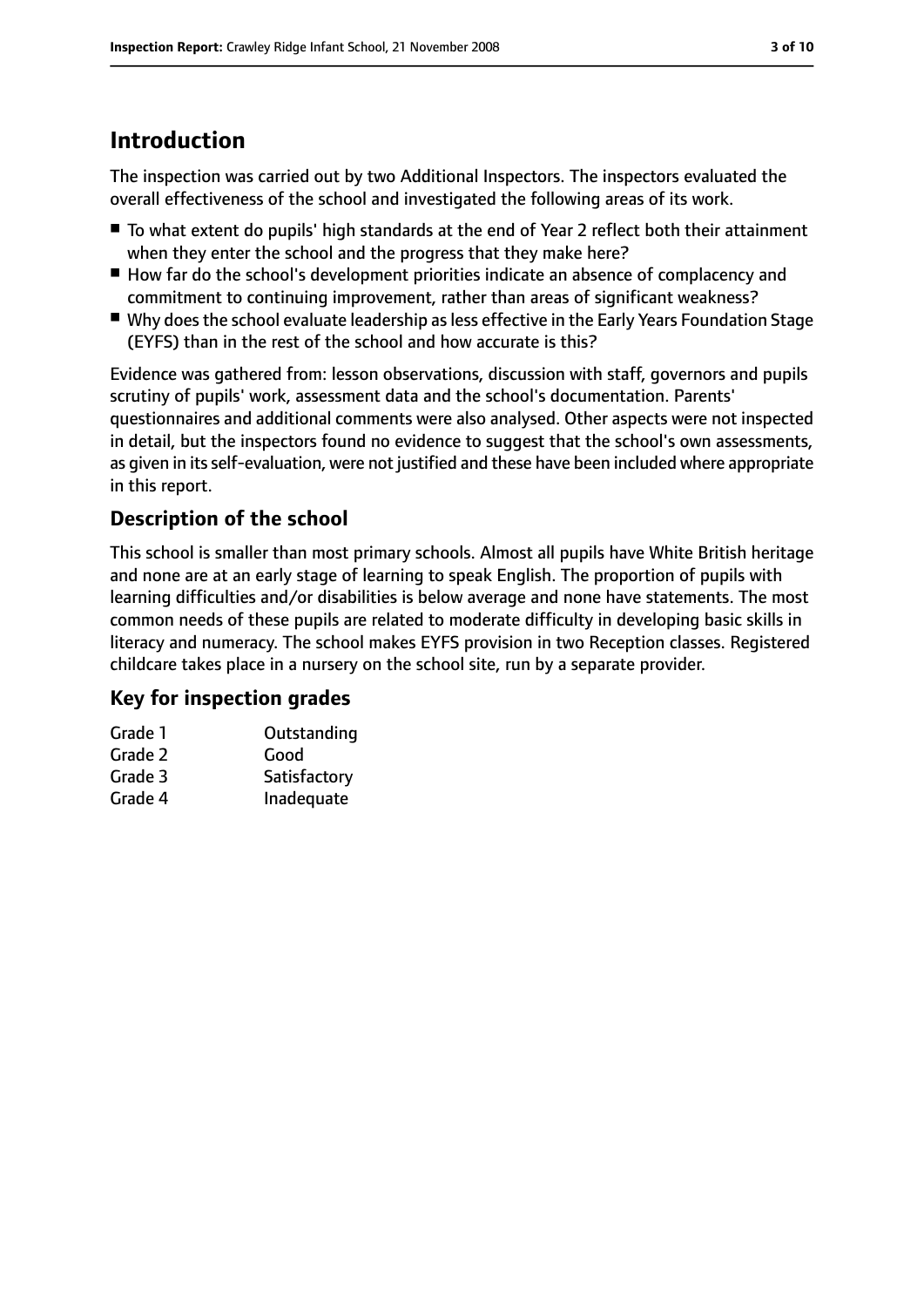# **Overall effectiveness of the school**

#### **Grade: 1**

This is an outstanding school. Parents agree. They say that their children are extremely happy here and that they make exceptional progress. One parent summed up their appreciation by writing, 'The headteacher and staff put their heart and soul into all that they do for the children'. Pupils arrive at the school with knowledge and skills at levels higher than expected for their age. They make outstanding progress, so that their standards in reading, writing and mathematics are exceptionally and consistently high by the end of Year 2. Pupils write with high proficiency in interesting and varied styles, seen for example in a poem about the sea that spoke of, 'rampaging, ripping waves'. In mathematics, pupils confidently show their high standards by not only solving problems, but also devising their own. The needs of pupils who find it more difficult than most to develop literacy and numeracy skills are very carefully identified and effectively provided for, so that they make as much progress as their classmates.

Pupils make such strong progress because of outstanding teaching, an excellent curriculum, highly effective support and their own exceptional response. In most lessons, teachers plan exciting activities and lead these enthusiastically. As a result, pupils are extremely willing learners and relationships are excellent. This was seen in a Year 2 lesson, when pupils enjoyed watching moviesshowing shapes moving around the screen and clamoured to sit in the 'hot-seat' where they were challenged to devise mathematics problems to reflect what they had seen. Teachers' excellent subject knowledge ensures that all activities are highly geared to helping pupils to make rapid progress. Teachers and teaching assistants work together very effectively to ensure that any pupils who are finding the work especially difficult quickly receive the help that they need to keep up with the pace of learning. Not content with the existing quality of teaching, staff are working together to share ideas, so that the imaginative teaching seen in most lessons becomes even more widely spread.

The curriculum provides exceptionally well for the needs of all pupils. Provision for literacy and numeracy is extremely well planned. An excellent feature is the regular programme of themed activities. In a Year 2 enterprise project, pupils are challenged to work in competitive groups to 'make £10 grow', designing their own projects, negotiating for materials and bringing their products to a 'market place'. Such activities provide high challenge and help pupils to develop skills and attitudes that will be of great value in their futures. Staff use the computers very effectively to ensure that pupils have regular opportunities to use these in all subjects and make very good progress in their information and communication technology (ICT) skills. Pupils love the excellent trips that they go on. A group explained how, as well as being highly enjoyable, a visit to Arundel Castle taught them a great deal, by letting them see why it was designed in such a way, rather than just reading about it in a book.

The adults are highly committed to nurturing the whole pupil and are extremely diligent in carrying out all procedures relating to childcare and child protection. This provides a secure and happy environment, in which pupils' personal development and spiritual, moral, social and cultural development are outstanding. Pupils show their great enjoyment of school through their excellent behaviour and high enthusiasm to be involved in all that it offers. They lead active lives, with the regular 'huff and puff' sessions being very popular, and they are highly knowledgeable about how to eat and drink sensibly. The school's leaders have a deep and effective commitment to helping pupils to grow up as cohesive, secure and valuable members of the community. Pupils make an excellent contribution to school life by diligently carrying out a variety of roles. School councillors regularly suggest ideas for making their school even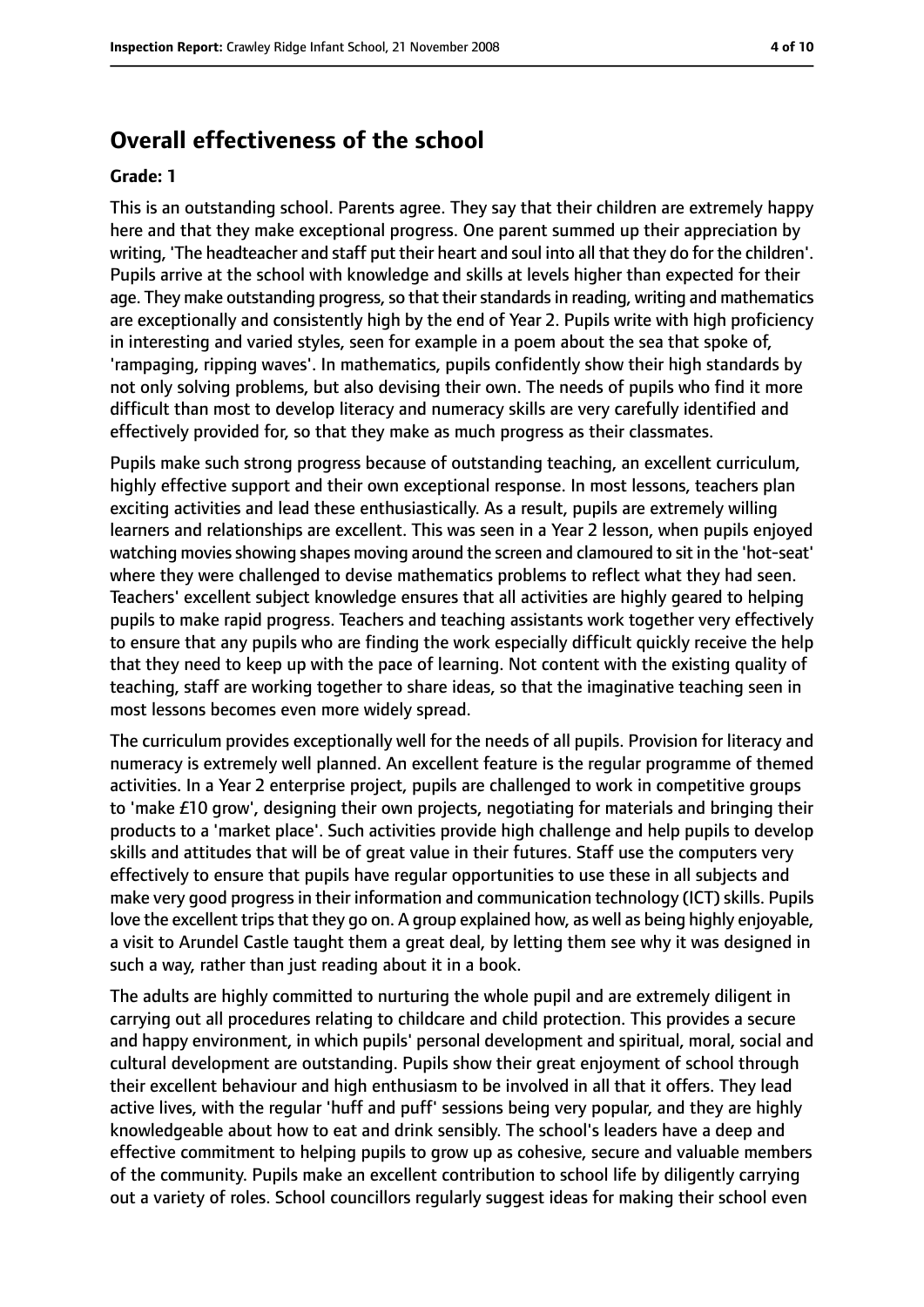better, for example in improving playground equipment, and say that the adults listen to them. Pupils are very committed to fundraising activities to help those less fortunate than themselves. They come up with their own ideas and run their projects themselves, for example when they organised activities for the Blue Peter shoe appeal. Although attendance is above average, it is a relative weakness because, while most pupils attend school very well, a small number are absent too often.

The outstanding care includes very careful and comprehensive tracking of each pupil's progress. Assessment information is checked regularly and highly effective procedures ensure that any pupil who begins to fall behind their expected progress quickly receives the help that they need to catch up. Staff are increasingly involving pupils in assessing their own progress. Pupils respond enthusiastically and this is helping them to develop a very good understanding of their own targets and what they need to do to reach these.

Although they rightly evaluate quality and performance as outstanding, all leaders share a complete absence of complacency and are determined to make their school even better. The headteacher has an exceptionally clear vision for how this can be secured. Staff working at all levels subscribe fully to this and their teamwork in pursuit of the shared goals is of a high order. Current improvement priorities are to increase further the sharing of leadership and provide high-quality training to ensure that staff taking on new roles do so effectively. This demonstrates the determination to maintain the school's current quality, even if key staff leave or are unavoidably absent. The highly knowledgeable governors provide exemplary support and rigorously challenge the leaders to secure the very best for pupils. Since the last inspection, the well-considered development strategies noted then have come to fruition. Already high standards have improved further from year to year, so that improvement has been exemplary. Rigorous and self-critical monitoring, while correctly identifying that the school has no significant weaknesses, has still been able to identify worthwhile areas in which it can build further on its many strengths. The track record demonstrates an outstanding capacity for continued improvement.

#### **Effectiveness of the Early Years Foundation Stage**

#### **Grade: 1**

Children make an outstanding start in the EYFS. Excellent induction arrangements and links with the pre-school settings and parents help the children to settle quickly and happily. As a result of outstanding teaching children make excellent progress and are extremely secure in all of their areas of learning by the end of Reception. All areas are exceptionally well planned for with an exemplary balance between activities that adults lead and those where children learn through independent play and exploration. Activities promote speaking and listening and creative development in highly imaginative ways, seen for example, when children thoroughly enjoyed bringing the story of 'The Three Bears' to life by using puppets. Very effective use is made of the excellent outdoor areas, which include woodland with shelters, a large sandpit, digging area and a theatre. Children show their outstanding personal development by responding exceptionally well to opportunities to make their own choices. Staff carefully assess the progress of each child and use the information extremely well to ensure that provision is just right for all. Exemplary systems for ensuring children's care and welfare, and extreme diligence in carrying these out, ensure that children are happy, safe and secure. One parent wrote, 'I ask my son every day if he enjoys coming to school and I get a 'Yippee''.

The school evaluated that leadership was less effective in EYFS than in the rest of the school. However, this is a modest evaluation, as outstanding leadership has been maintained, in spite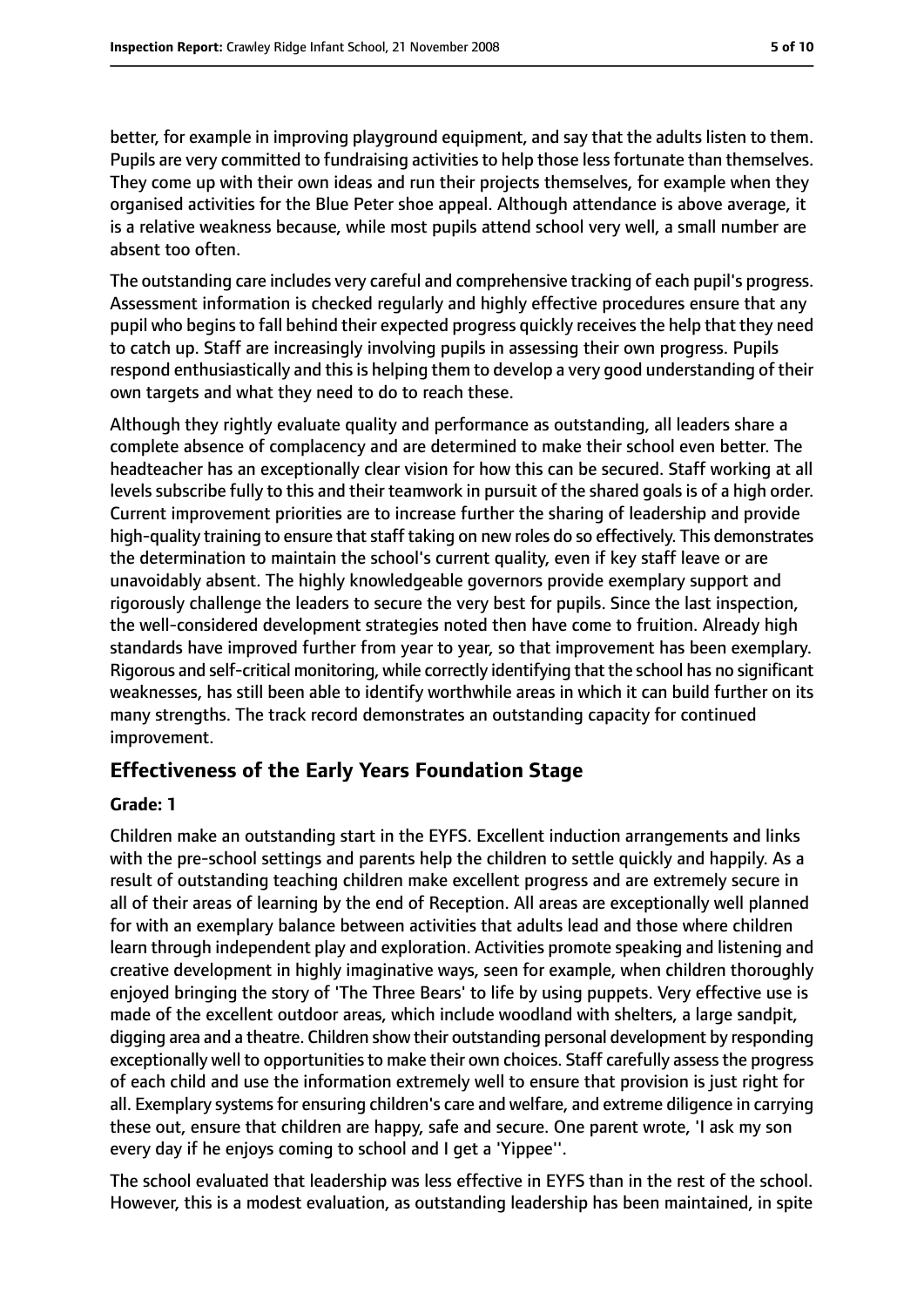of a period of staffing instability due to the unavoidable long-term absence of key staff. The headteacher has responded to this challenge by introducing a new leadership model, involving the sharing of responsibilities. This is giving staff excellent opportunities to contribute by leading in areas in which they have particular strengths. During the period of transition the quality of the well-established systems and the excellent way in which the headteacher has overseen the EYFS, have ensured that excellent provision and high standards have been maintained.

#### **What the school should do to improve further**

■ Raise the attendance of the small number of pupils who are absent too often, so that they benefit fully from the school's excellence.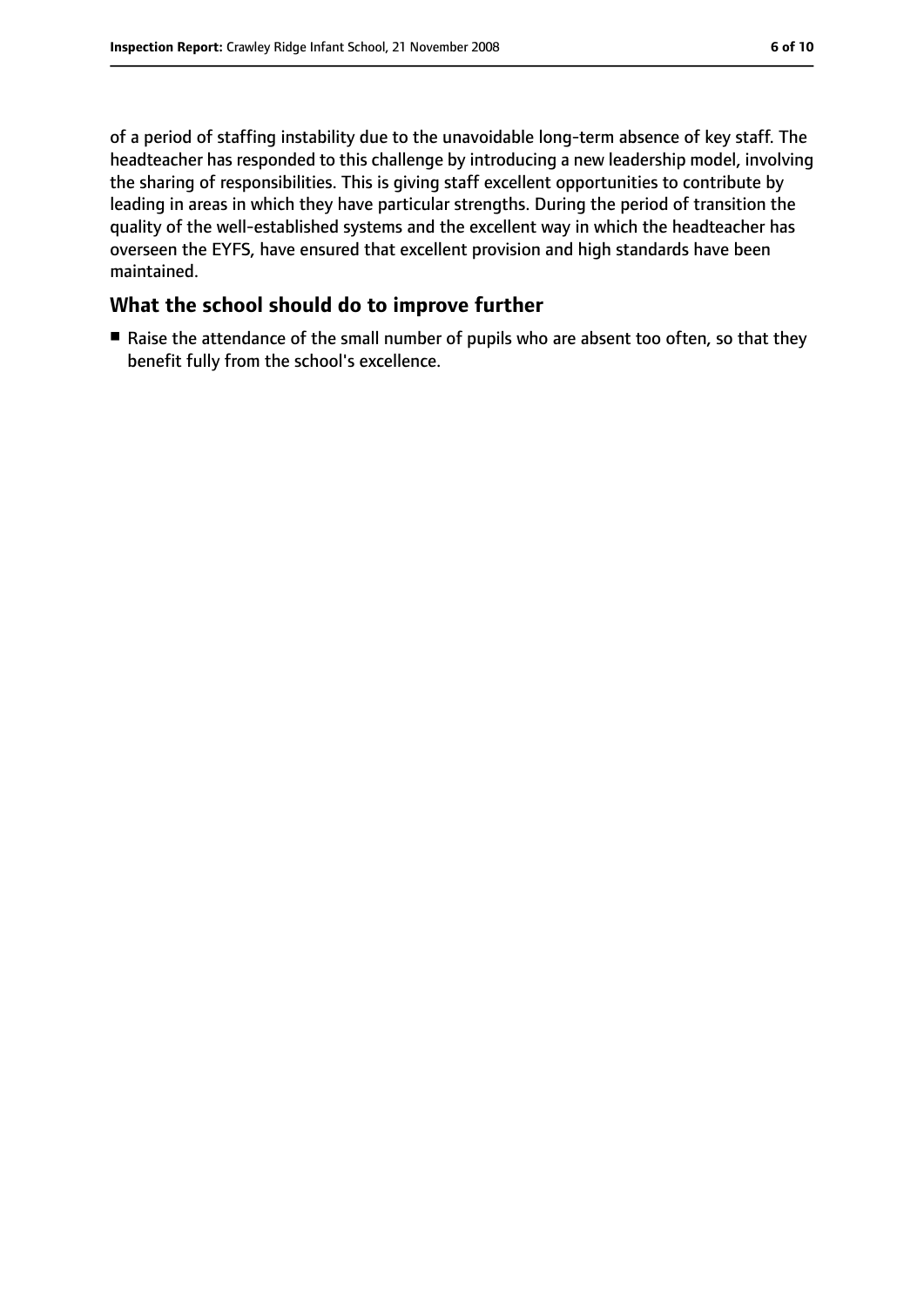**Any complaints about the inspection or the report should be made following the procedures set out in the guidance 'Complaints about school inspection', which is available from Ofsted's website: www.ofsted.gov.uk.**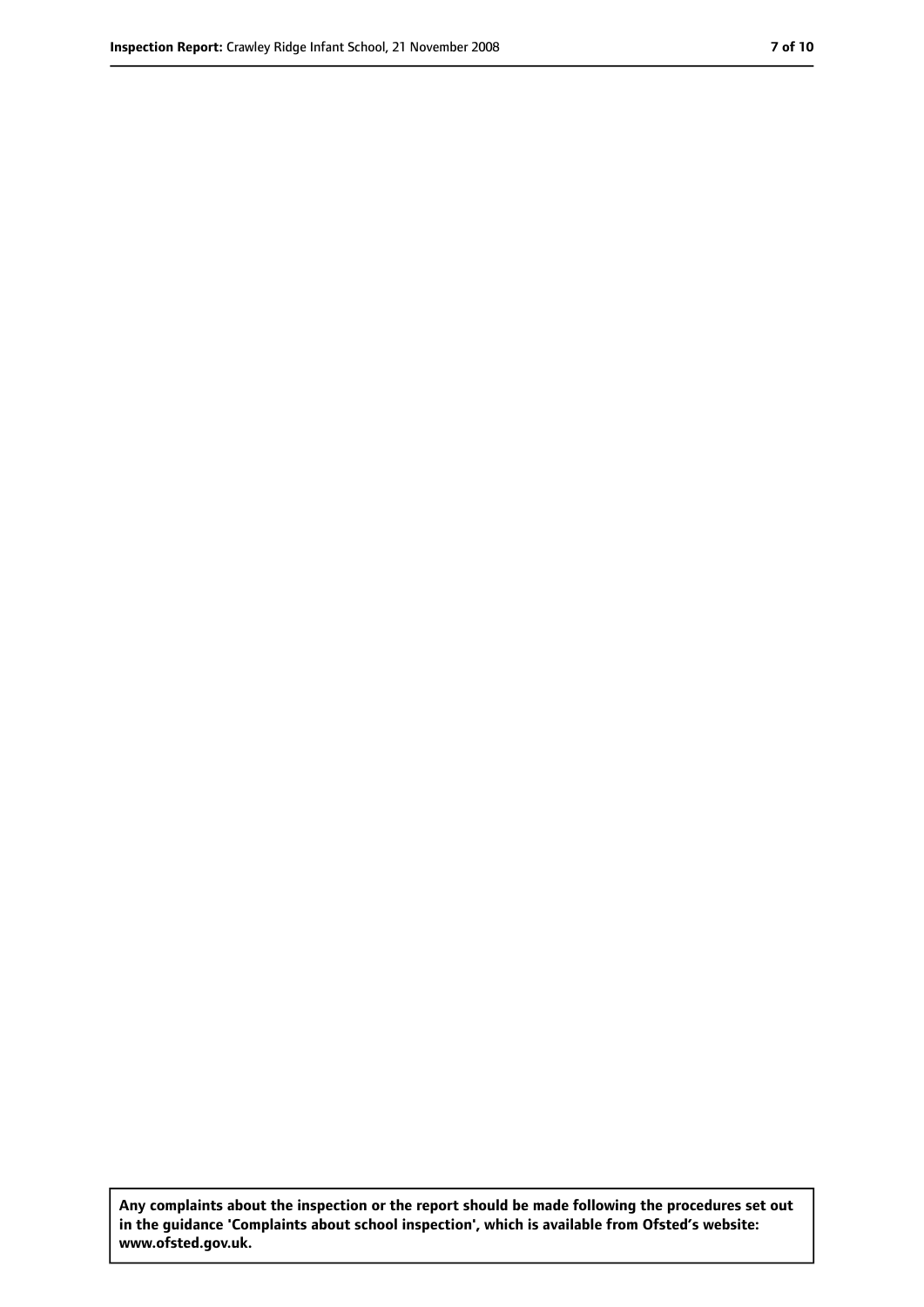# **Inspection judgements**

| $^{\prime}$ Key to judgements: grade 1 is outstanding, grade 2 good, grade 3 satisfactory, and | <b>School</b>  |
|------------------------------------------------------------------------------------------------|----------------|
| arade 4 inadequate                                                                             | <b>Overall</b> |

#### **Overall effectiveness**

| How effective, efficient and inclusive is the provision of<br>education, integrated care and any extended services in meeting the<br>needs of learners? |     |
|---------------------------------------------------------------------------------------------------------------------------------------------------------|-----|
| Effective steps have been taken to promote improvement since the last<br>inspection                                                                     | Yes |
| How well does the school work in partnership with others to promote learners'<br>well being?                                                            |     |
| The capacity to make any necessary improvements                                                                                                         |     |

# **Effectiveness of the Early Years Foundation Stage**

| How effective is the provision in meeting the needs of children in the<br>EYFS?              |  |
|----------------------------------------------------------------------------------------------|--|
| How well do children in the EYFS achieve?                                                    |  |
| How good are the overall personal development and well-being of the children<br>in the EYFS? |  |
| How effectively are children in the EYFS helped to learn and develop?                        |  |
| How effectively is the welfare of children in the EYFS promoted?                             |  |
| How effectively is provision in the EYFS led and managed?                                    |  |

#### **Achievement and standards**

| How well do learners achieve?                                                  |  |
|--------------------------------------------------------------------------------|--|
| The standards <sup>1</sup> reached by learners                                 |  |
| How well learners make progress, taking account of any significant variations  |  |
| between groups of learners                                                     |  |
| How well learners with learning difficulties and/or disabilities make progress |  |

#### **Annex A**

<sup>&</sup>lt;sup>1</sup>Grade 1 - Exceptionally and consistently high; Grade 2 - Generally above average with none significantly below average; Grade 3 - Broadly average to below average; Grade 4 - Exceptionally low.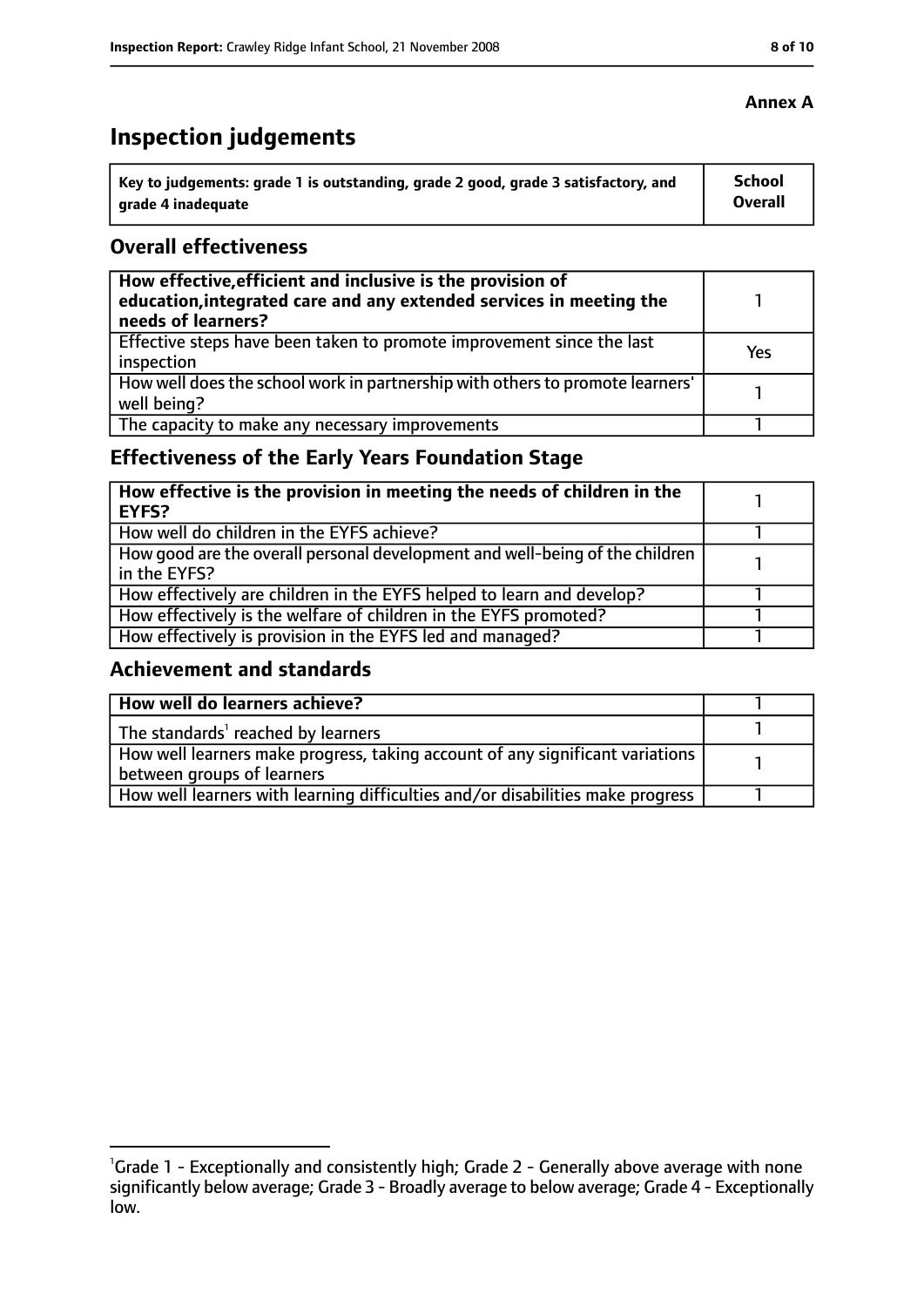# **Personal development and well-being**

| How good are the overall personal development and well-being of the<br>learners?                                 |  |
|------------------------------------------------------------------------------------------------------------------|--|
| The extent of learners' spiritual, moral, social and cultural development                                        |  |
| The extent to which learners adopt healthy lifestyles                                                            |  |
| The extent to which learners adopt safe practices                                                                |  |
| The extent to which learners enjoy their education                                                               |  |
| The attendance of learners                                                                                       |  |
| The behaviour of learners                                                                                        |  |
| The extent to which learners make a positive contribution to the community                                       |  |
| How well learners develop workplace and other skills that will contribute to<br>their future economic well-being |  |

# **The quality of provision**

| How effective are teaching and learning in meeting the full range of<br>learners' needs?              |  |
|-------------------------------------------------------------------------------------------------------|--|
| How well do the curriculum and other activities meet the range of needs and<br>interests of learners? |  |
| How well are learners cared for, quided and supported?                                                |  |

# **Leadership and management**

| How effective are leadership and management in raising achievement<br>and supporting all learners?                                              |            |
|-------------------------------------------------------------------------------------------------------------------------------------------------|------------|
| How effectively leaders and managers at all levels set clear direction leading<br>to improvement and promote high quality of care and education |            |
| How effectively leaders and managers use challenging targets to raise standards                                                                 |            |
| The effectiveness of the school's self-evaluation                                                                                               |            |
| How well equality of opportunity is promoted and discrimination eliminated                                                                      |            |
| How well does the school contribute to community cohesion?                                                                                      |            |
| How effectively and efficiently resources, including staff, are deployed to<br>achieve value for money                                          |            |
| The extent to which governors and other supervisory boards discharge their<br>responsibilities                                                  |            |
| Do procedures for safequarding learners meet current government<br>requirements?                                                                | <b>Yes</b> |
| Does this school require special measures?                                                                                                      | <b>No</b>  |
| Does this school require a notice to improve?                                                                                                   | No         |